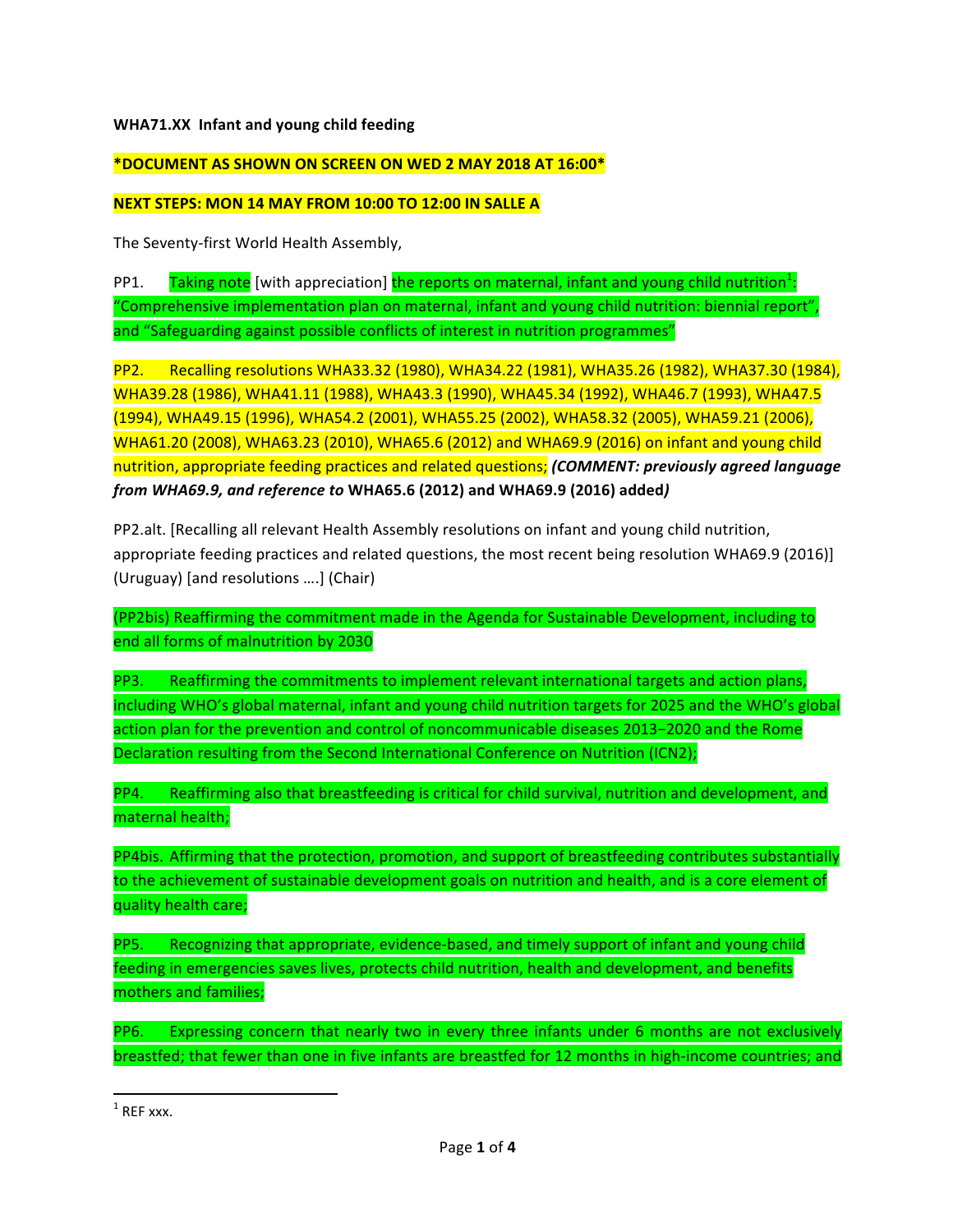that only two in every three children between 6 months and 2 years of age receive any breast-milk in low- and middle-income countries;

PP7. Acknowledging that achievement of the WHO global target to increase to at least 50 percent the proportion of infants under six months of age who are exclusively breastfed by 2025 requires sustainable and adequate technical and financial resources, and supportive and protective policy and regulatory interventions as well as political will, and that this needs to be part of broader efforts to strengthen health systems;

PP9. Welcoming the inclusion of support for exclusive breastfeeding in WHO's  $13<sup>th</sup>$  General Programme of Work<sup>2</sup>;

PP10. Welcoming the annual celebration of World Breastfeeding Week as an opportunity to communicate the importance of breastfeeding and advocate for the protection, promotion, and support of breastfeeding<sup>3</sup>;

PP12. [Welcoming]|[Recognizing](Uruguay)|[Acknowledging]|[Noting] recent efforts made by WHO to provide guidance and strengthen technical support to Member States to improve infant and young child feeding, and protect, promote and support breastfeeding in particular, including through new guidelines and implementation guidance on the Baby-friendly Hospital Initiative (BFHI)<sup>4,5</sup>; an implementation manual on ending the inappropriate promotion of foods for infants and young children<sup>6,7</sup>; a toolkit on strengthening monitoring and enforcement of the International Code of Marketing of Breast-milk Substitutes and subsequent relevant WHA resolutions<sup>8</sup>; operational guidance on infant feeding in emergencies<sup>9</sup>; updated guidelines on breastfeeding in the context of HIV<sup>10</sup>; and breastfeeding advocacy materials<sup>11,12,13</sup>; [as well as the <mark>ongoing process to develop</mark>] (Canada, Peru, Brazil, Uruguay, Ghana, Norway, Mexico) tools to safeguard against possible conflicts of interest in policy development and implementation of nutrition programmes<sup>14</sup>;] (Uruguay, Ghana) (DEL: UK, NZ, Canada, Australia)

1. URGES Member States (FOOTNOTE 1: and where applicable, regional economic integration organizations), in accordance with national context, (FOOTNOTE 2: taking into account federated states)

 

 $^2$  http://apps.who.int/gb/ebwha/pdf\_files/EB142/B142\_3Rev2-en.pdf<br> $^3$  http://worldbreastfeedingweek.org/

 $\frac{4 \text{ http://www.who.int/nutrition/publications/guidelines/breast feeding-facilities-maternity-newborn/en/">\frac{5 \text{ http://www.who.int/nutrition/publications/infantfeeding/bfhi-implementation/\frac{5 \text{http://www.who.int/nutrition/publications/infantfeeding/bfhi-implementation/\frac{5 \text{http://apps.who.int/gb/ebwha/pdf files/WHAG9/A69_7Add1-en.pdf}}{5 \text{http://apps.who.int/gb/ebwha/pdf files/WHAG9/A69_7Add1-en.pdf}}$ 

manual/en/

 $\frac{8}{9}$  http://www.who.int/nutrition/netcode/toolkit/en/<br> $\frac{9}{9}$  http://www.ennonline.net/operationalguidance-v3-2017

<sup>&</sup>lt;sup>10</sup><br>http://www.who.int/nutrition/publications/hivaids/guideline\_hiv\_infantfeeding\_2016/en/<br><sup>11</sup> https://www.unicef.org/nutrition/index\_98477.html<br><sup>12</sup> http://www.who.int/nutrition/publications/infantfeeding/global-bf-coll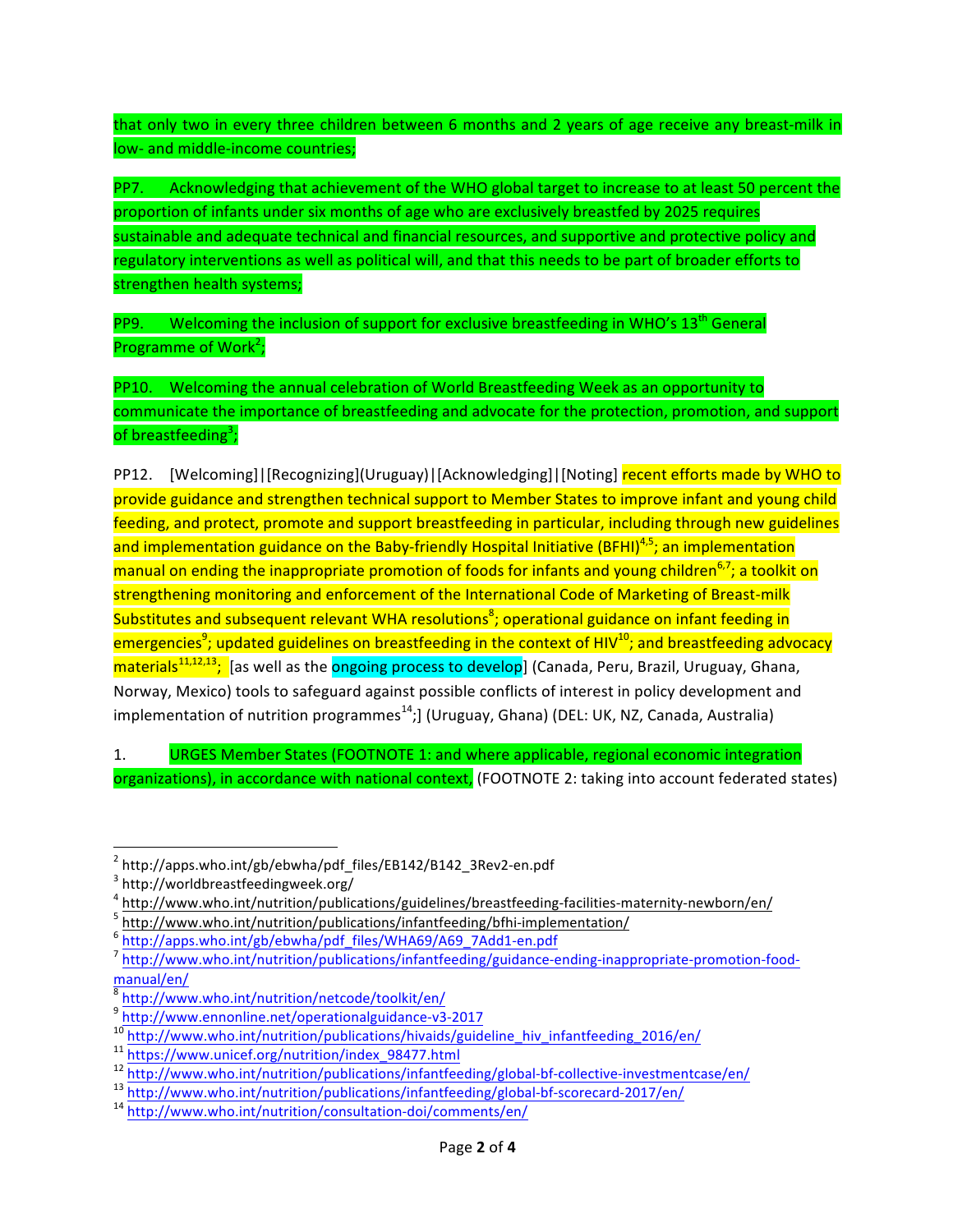(FOOTNOTE 3: Member States could additional action to end inappropriate promotion of food for infants and young children)

(OP1.1) to increase investment in development, implementation and monitoring of laws, policies and programmes aimed at protection, promotion, and support of breastfeeding, including through multi-sectoral approaches, and awareness raising;

(OP1.2) to reinvigorate the Baby-friendly Hospital Initiative (BFHI), including by promoting full integration of the Ten Steps to Successful Breastfeeding in efforts and programmes aimed at improving quality of care for maternal, new-born and child health;

(OP1.3) to implement and/or strengthen national monitoring and enforcement mechanisms [that are transparent, independent, and free from commercial influence] (UK) (DEL: Australia) for effective implementation of national measures aimed at giving effect to the International Code of Marketing of Breast-milk Substitutes and subsequent relevant World Health Assembly resolutions;

(OP1.3bis) [to promote timely and adequate complementary feeding in accordance with the Guiding principles for complementary feeding of the breast-fed child] (Norway)

(OP1.4) to continue taking all necessary measures in the interest of public health to end the inappropriate promotion of foods for infants and young children, including, in particular implementation of the Guidance on Ending the Inappropriate Promotion of Foods for Infants and Young Children, while taking into account existing legislation and policies, as well as international obligations;

(OP1.5) [to put in place preventive measures to avoid conflicts of interest with the private sector, particularly with manufacturers and distributors of foods for infants and young children;]

(OP1.6) to increase efforts to ensure evidence-based and appropriate infant and young child feeding during emergencies, including through adoption and implementation of [relevant measures, including the]  $/$ 

[appropriate legal] [, policy, and/or non-regulatory measures] (Canada) / [and policy measures,] inclusion of relevant measures and actions in emergency preparedness plans, capacity building of personnel working in emergency situations, and coordination of inter-sectoral operations;

(OP1.6.alt) [to take all necessary measures ... be prepared ...] (Uruguay)

(OP1.7) to celebrate World Breastfeeding Week as an official public health event; (NOTE LEG will provide an explanation)

2. REQUESTS the Director-General:

(OP2.1) to provide, upon request, technical support to Member States in implementation, mobilization of financial resources, monitoring and assessment of the International Code of Marketing of Breast-milk Substitutes and subsequent relevant WHA resolutions, the guidance on ending the inappropriate promotion of foods for infants and young children, and the Baby-friendly Hospital Initiative and to review national experiences with monitoring and enforcing relevant national legal, regulatory, and/or other measures;